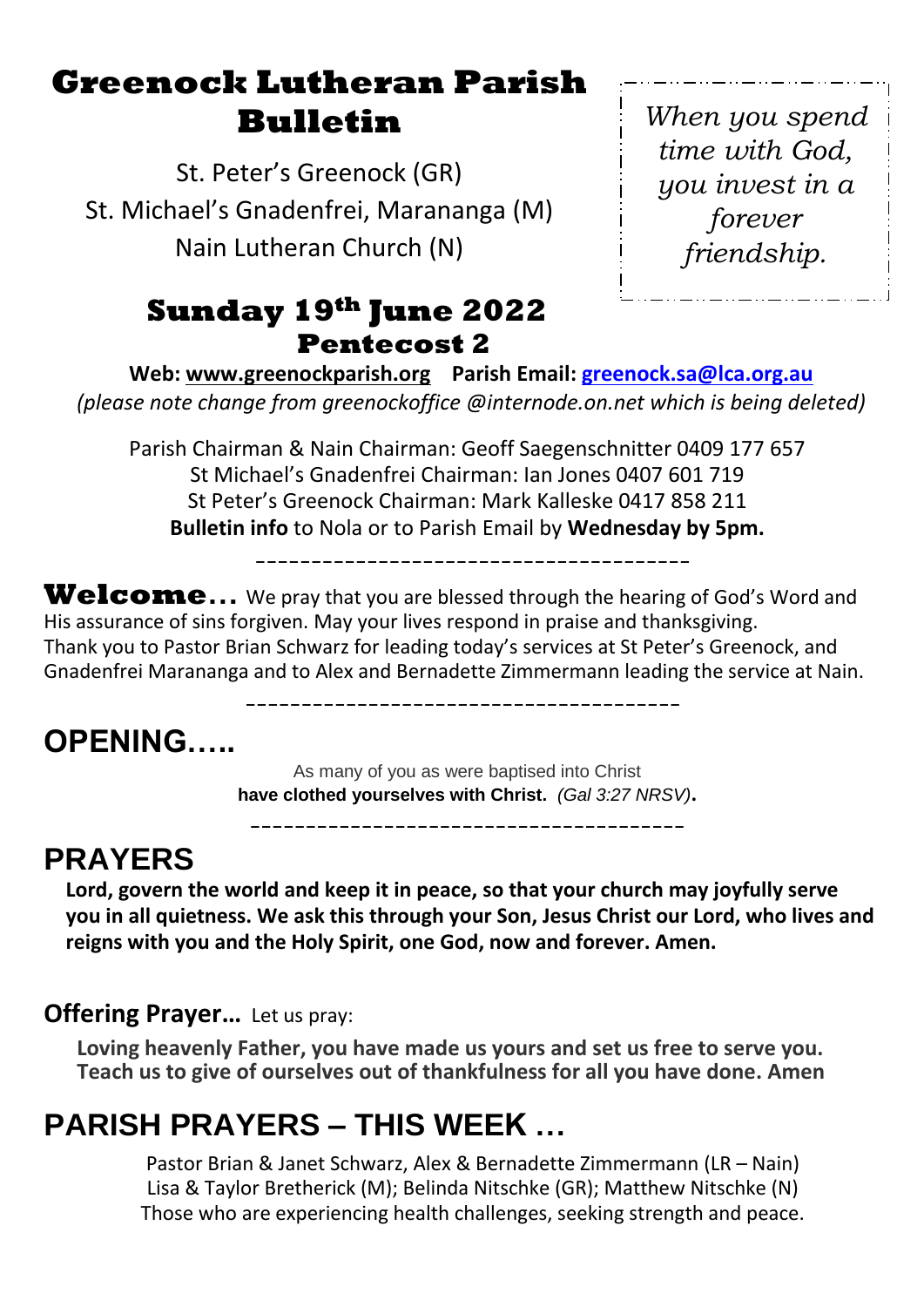## **TODAY'S PSALM 22: 19-28**

But you, Lord, do not be far from me.

 **You are my strength; come quickly to help me.** Deliver me from the sword,

 **my precious life from the power of the dogs.** Rescue me from the mouth of the lions;

 **save me from the horns of the wild oxen.** I will declare your name to my people;

 **in the assembly I will praise you.** You who fear the Lord, praise him!

 **All you descendants of Jacob, honour him! Revere him, all you descendants of Israel!** For he has not despised or scorned **the suffering of the afflicted one;** he has not hidden his face from him **but has listened to his cry for help.** From you comes the theme of my praise in the great assembly;

 **before those who fear you I will fulfil my vows.** The poor will eat and be satisfied;

 **those who seek the Lord will praise him—may your hearts live forever!** All the ends of the earth **will remember and turn to the Lord,** and all the families of the nations **will bow down before him,** for dominion belongs to the Lord **and he rules over the nations.**

### **Glory to the Father and the Son and the Holy Spirit, as it was in the beginning, is now, and will be forevermore. Amen.**

## **Bible Readings:**

## **Sunday 19 th June – Pentecost 2 (Green) –** Psalm 22: 19-28

1<sup>st</sup> Reading: Isaiah 65:1-9 The Lord will punish the rebellious but save those who serve him 2<sup>nd</sup> Reading: Galatians 3: 23-29 We are Christ's, justified by faith The Holy Gospel: Luke 8: 26-39 Jesus heals a man with demons

## **Pastor Schwarz's Sermon Theme** Luke 8: 26-39

*'Stay in the freedom Christ gives'*

# **NOTES ON THE READINGS…**

#### **Isaiah 65:1-9:**

God was ready for the people of Judah to come to him, but too many were intent on the abominations of idol worship to respond to his repeated invitations. His warnings here echo the close of the commandments that such hardened apostasy will provoke punishment on the people for the sins of their fathers also. However, the Lord will patiently establish the future emergence of those who are faithful. They will live in his kingdom and possess the inheritance promised long ago to the faithful ancestors.

#### **Galatians 3:23-29:**

The Old Testament believers were saved by faith, but did not know of the free forgiveness of Christ. They were under the restraints of the law, with all the frustrations of never reaching the perfection that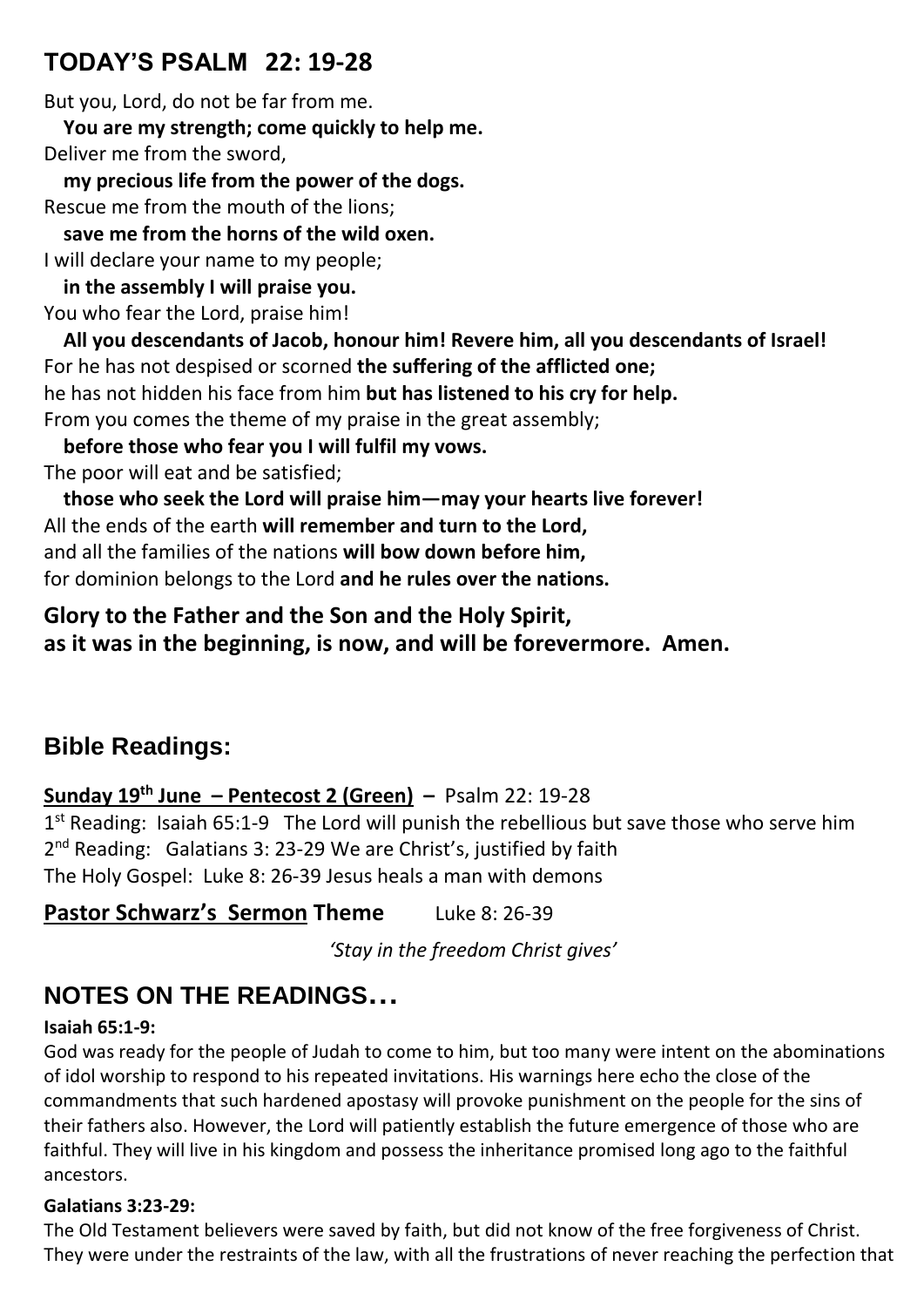the rules of the 'schoolmaster' required. With Christ came assurance of the full and free forgiveness; simply through faith in what the perfect Son of God achieved for sinners. Through faith all believers have close and intimate relation with Christ. They have 'put on Christ'. Being children now, not wards of a schoolmaster, they are all on exactly the same wonderful footing in their salvation regardless of their gender, caste, race or socioeconomic status. They are also heirs along with Christ. **Luke 8:26-39:**

#### The deplorable condition of this Gerasene man was indeed piteous. That it was a case of particularly violent demon possession was apparent from the hostile recognition of Jesus as the Son of God, shrieks of opposition to Jesus' orders of exorcism, the man's ability to break bonds, and the fear of the spirits to return to 'the abyss'. The departure of the spirits to their unexpected destination in the herd of swine demonstrated powerfully the power of Jesus over the forces of evil. Now the man was miraculously calm, spiritually hungry and touchingly receptive to Jesus' teaching. The angry reaction of the local people to the sight of their material loss over against a soul set free for eternal life is surely not without its current parallels within our own experience.

**SERVICES: Please refer to Bulletin for services – sometimes The Leader makes wrong entries from info given to it on Friday before Wednesday issue**

Sunday 26<sup>th</sup> June Pentecost 3 (Green) **St Peter's Greenock 9.00am** with Pastor Peter Kriewaldt **Nain 10.30am** with Pastor Peter Kriewaldt **Gnadenfrei –** Inter-Church visit to Carlsruhe Congregation (Waterloo)

### **Sunday 26th June – Pentecost 3 (Green) –** Psalm 77: 1-2, 11-20

1<sup>st</sup> Reading: 2 Kings 2:1-2, 6-14 Elijah taken to heaven 2<sup>nd</sup> Reading: Galatians 5: 1, 13-25 Freedom in Christ to live by the Spirit The Holy Gospel: Luke 9: 51-62 The cost of following Jesus

#### **St Peter's Greenock: Sunday 26th June**

**Flowers** – Judy Mosey **Cleaning** – Lyn Waldhuter & Kylie Lindner **Welcoming / Attendance / Morning Tea** – Carol & Tony Kalleske **Sound** – Jack Mickan **Readings** – Hannah Barkley **PowerPoint** – Henry Barkley **Kids' Chat** – Michelle Mickan **Music** – John, Ali & Kylie **Stewards** – Trevor Waldhuter & Mark Kernich

### *Covid Restrictions – our response of care*

#### **Please do not attend worship if you are unwell or if you have Covid symptoms, or been exposed to Covid and feel the need to adhere to health and safety protocols.**

Masks are not mandatory at worship. However you are still encouraged to wear a mask if this helps you to feel more comfortable. We will need to be aware that some people may not be comfortable and may choose to adopt or refrain from some practices out of caution and personal circumstances. People are asked to be mindful of respecting people's choice to wear or not to wear masks.